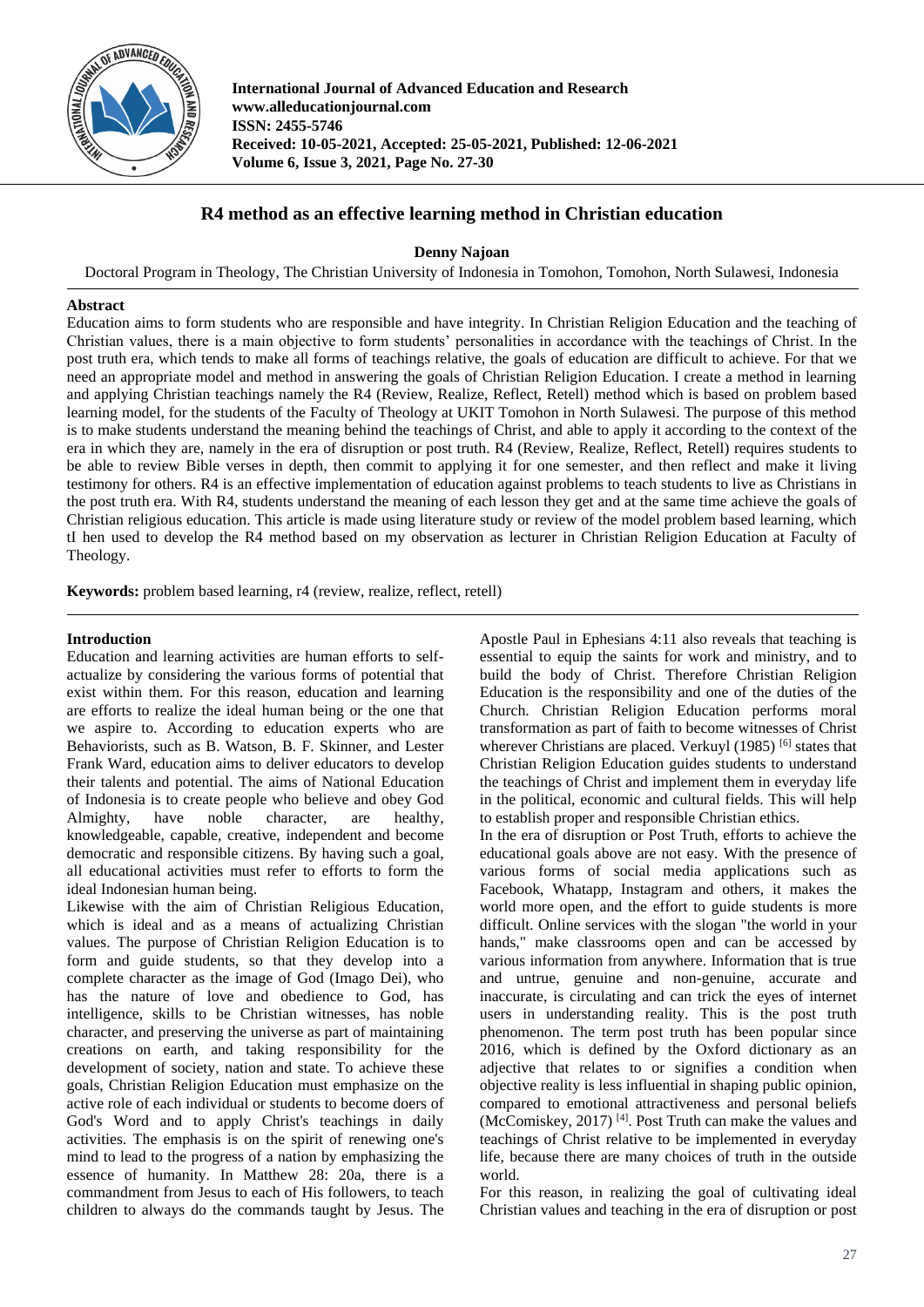truth, it requires the right method. With the right teaching method, educators are able to teach students to always be vigilant in responding to the world era and be faithful to the teachings of Christ. This method should be able to direct and enable the students to always be an example of Christ and not like a changing world (Romans 12: 2). The right teaching method will direct the students to understand the meaning behind the teachings of Christ and responsibly carry it out in their daily lives as witnesses of Christ.

The appropriate teaching model to achieve educational goals in the Post Truth era is Problem based Learning. In this model, it places the students as the subject in studying the object of the teachings and commands of Christ in the Bible. Boud and Felleti  $(1997)$ <sup>[2]</sup> stated that problem based learning is the most useful innovation in the world of education, because this model helps to improve lifelong learning skills with an open, reflective, critical and active mindset.

Furthermore, I use this model to develop method that is easier for the teachers to understand with the term R4 (Review, Realize, Reflect, Retell). With R4, the students will understand the meaning behind the teachings of Christ; apply it in everyday life; then reflects as a form of value internalization; and in the end they will become witnesses of Christ to present Christian values to those around them. In the application of Christian values, students will be faced with many complex problems around them and they will strive to live the teachings of Christ in life. This will deepen their internalization of faith, and in the end they will be skilled in carrying out Christ's commands and teachings in the future.

The application of this learning method can be applied in educating theology students in theological colleges to obtain the quality of qualified prospective Church workers. Students will seek to understand the meaning behind the duty and calling as a member of the Church, and implement this meaning through the R4 method to improve lifelong learning skills in interpreting the teachings of Christ. Students are adults who are able to interpret everything outside themselves and are able to make decisions personally. The teaching method must be designed so that it is able to provide students with understanding and skills to understand the meaning in the Bible, as well as apply it in their daily life and share it with others. By dealing with problems, students understand Christian values, apply them and convey them to others as part of a life of witnessing.

## **Concept Definition**

### **Problem Based Learning**

Problem based learning is a learning model that involves students in understanding, analyzing a problem, and being able to solve the problem at hand according to the knowledge they have. It is hoped that with this model, the students are able to think logically, structurally and rationally in understanding problems and solving them. According to Dewey (Rusmono, 2012) educational institutions are laboratories for solving problems faced in the realities of everyday life. Therefore, students have a need to investigate their environment and personally build their knowledge. Through this process, little by little the students will develop as a whole both in cognitive, affective and psychomotor aspects. The problem based learning has the potential to develop the independence of students through problem solving.

This model was first developed by McMaster Medical Schoole in Hamilton Canada in 1969. Subsequently, it was developed and applied to various forms of scientific approaches in educational and teaching institutions. This model uses the inquiry technique, where students learn to seek information, and use it to solve factual problem. This model requires the students to have an attitude to understand (act of cognition), and not only transfer of information. For this reason, learning situations that are routine where the teacher teaches and students take notes, will be avoided. The students will be more proactive in identifying concepts, values, facts, data and finding appropriate solutions to the various problems they face.

According to Arends  $(2004)$ <sup>[1]</sup>, problem based learning is used to help students to develop thinking skills, problemsolving skills, intellectual skills and also skills to internalize values. This model studies the roles and responsibilities of adults through real situations, which are simulated so that students become independent and autonomous learners. Meanwhile, according to Hmelo-Silver  $(2004)$  <sup>[3]</sup>, the objectives of the problem based learning model are: 1) Building a broad and flexible foundation of knowledge for various situations; 2) Developing skills in effective and efficient problem solving; 3) Develop and strengthen the direction of life goals and skills to be lifelong learners; 4) Become an effective collaborator; 5) Become a motivator for one self to continue learning. This will form a leader who is capable of solving problems and becomes a lifelong learner. The characteristics of lifelong learners are having the characteristics of being able to learn independently, free to seek and manage information, and able to learn collaboratively and always think reflectively.

### **R4 as an Effective Learning Method**

Method is a set of steps that must be done, and is arranged systematically and logically. According to Poedjiaji (2005) [5] learning method is a set of interaction processes carried out by educators and students, both inside and outside the classroom, using various learning sources as study material. Learning methods are used appropriately to achieve learning objectives.

The learning method used as a form of implementation of the problem based learning to instill Christian values to students is R4. This R4 method was developed from the point of view of problem based learning. This method uses problem solving learning, especially problem solving in understanding the ideal values that are applied in everyday life. The R4 method includes four steps, namely Review, Realize, Reflect, Represent. These four steps include three major activities carried out by the students, namely 1) Conducting research and reviewing the values of a particular religious or ethical teaching; 2) Apply these values in everyday life; 3) Reflect on the relationship between the implementation and internalization of values obtained by individuals who apply these values, and compile the results of these reflections into a testimony of the meaning of faith to be told and presented to others. In more detail, the four steps of the R4 method are:

1. REVIEW is a process of reconstructing a complete knowledge of a value that exists in Christian teachings, or the commands of Jesus Christ in the Bible. In this process, the students must collect detailed and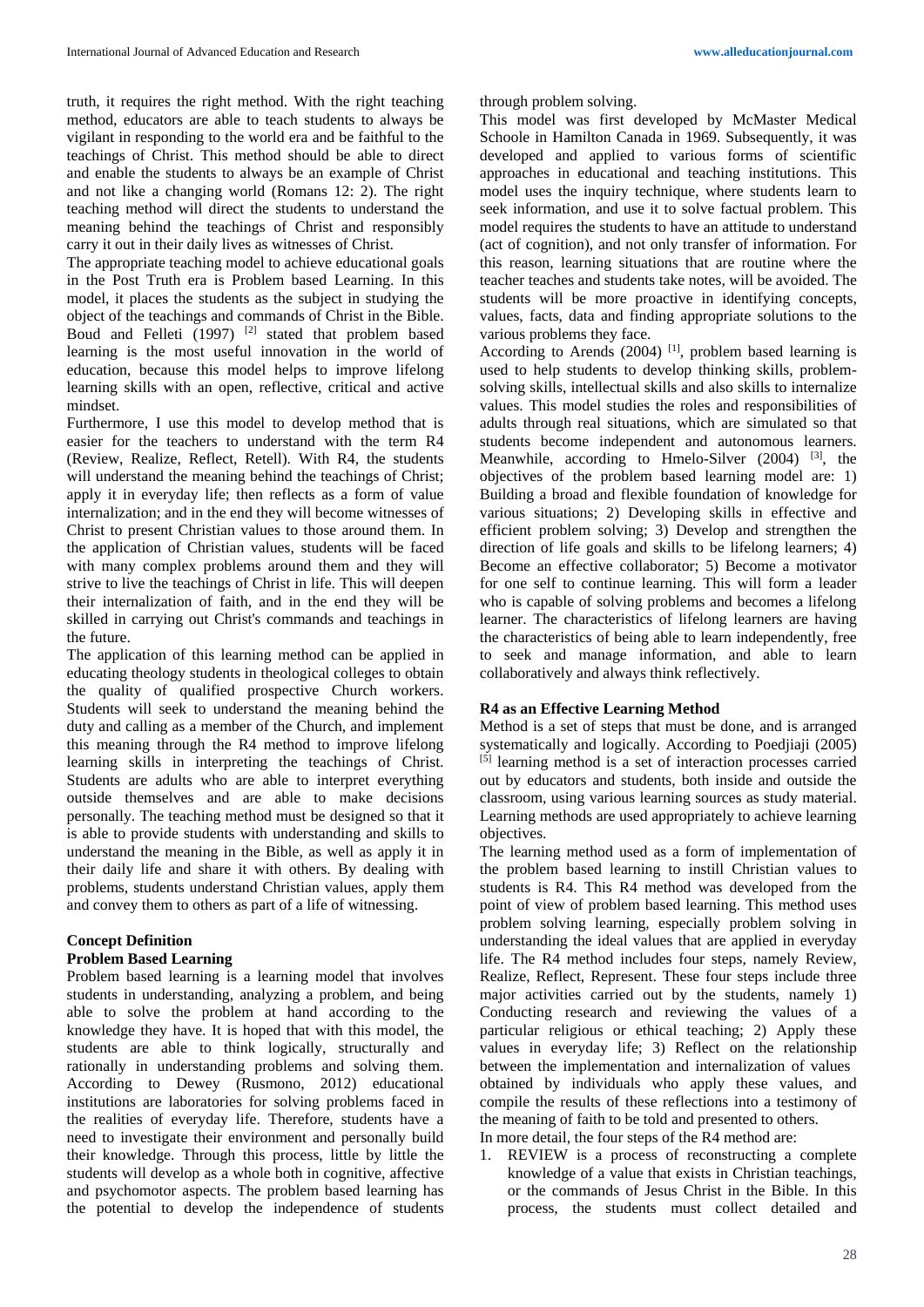comprehensive information about the meaning and context of a value which is the teaching of Christianity. For example, individual or group students conduct an investigation and study of the meaning of the law of love taught by Jesus Christ in the Gospels. The students must construct the original language of the book, find out the context in which the book was written, to find its meaning based on the various perspectives of the preachers. By reconstructing the teachings in the Bible, the students have complete knowledge of the meaning of the values they are learning. Moreover, students can learn the teachings and connect it with the real life social and Church communities issues.

- 2. REALIZE, basically means apply, which is the next process after conducting a study. This process involves planning and implementing activity, related to the internalization of learned values into daily activities. In this process, the students must build a commitment to apply the teachings they have learned into his daily life for one semester. This can include They must make themselves part of the experiment on the implementation of the teachings they have studied. It is necessary to take small notes as concrete evidence related to evaluating daily activities and their suitability in living the teachings of Christ
- 3. REFLECT, the third process is to reflect the results of the application of the teachings of Christ that have been learned and the changes or developments in spirituality

that have occurred. Students must reflect on two things as a means of evaluation, namely first, the things that hinder oneself from applying the teachings of Christ and how to deal with difficulties; second, the teacher will reflect on the things that make it easier for him to apply the teachings of Christ. After evaluating its application, then students see changes in themselves, i.e. their attitude, behavior, how they understands thing. Are there any of their thoughts, words and deeds that turn positive after applying the teachings of Christ in everyday life. The results of these changes must be recorded in a systematic and structured manner as part of knowing themselves after implementing the teachings of Christ.

4. RETELL, the final process as a Christian is to live a life of witness, to give testimony, to testify. In the last step in R4 students must be able to retell the results of their reflections in full and systematically to other students. This way, students will be able to become like an open Bible and understand correctly the meaning and understanding of the teachings of Christ that they learn and implement.

These four stages are carried out simultaneously and with due observance of the real conditions in the field. The students must be able to play out several scenarios in order to carry out these stages effectively.

In general, the R4 process is described in the table below:

|   | <b>Steps</b> | <b>Activities</b>                                                                                                                                                                                                                                                             | <b>Place of activities</b>                                           |
|---|--------------|-------------------------------------------------------------------------------------------------------------------------------------------------------------------------------------------------------------------------------------------------------------------------------|----------------------------------------------------------------------|
|   |              | Riset hermeneutik, konteks & kontektualisasi dari ajaran dalam Alkitab.<br>Review Hermeneutic research where students learn, research and understand the context of<br>the teaching or Word of God in Bible, and contextualization of teachings.                              | In classroom, done<br>individually or in group<br>discussion.        |
|   | Realize      | Apply the teachings that they understand during review.<br>Take small notes like diary that consists of what have been done and<br>brief evaluation of them.                                                                                                                  | In and out of classroom, in<br>everyday life.                        |
| 3 | Reflect      | Reflect on the realization, what is working and what is no, what is<br>difficult and what is easy, what are the difficulties and what is helpful in<br>applying the Word of God.<br>Reflect on spiritual experiences that are felt after applying the teachings<br>of Christ. | In a quiet room like<br>bedroom, that is conducive<br>for reflection |
| 4 | Retell       | Logically arrange the findings and implementation results to be told as a<br>testimony of the Christian faith.                                                                                                                                                                | In classroom; together with<br>other students.                       |

At the end of the learning process, the educator provides time for the students to retell their findings regarding the teachings they have applied. Other students can ask questions and re-examine the R4 process that is applied, so that the application of R4 can be continuously improved to obtain optimal results to achieve learning objectives about Christian values. During the process of implementing R4, students can consult with educators to understand the implementation of the process correctly. Consultation allows the students to better understand the implementation of the teachings being studied in a more optimal way, and helps educators to correct misapplications early when there are inappropriate understanding of the context. Students seeks to implement the teachings of Christianity which they learn responsibly amidst the challenges of existing development of thecnologies that bring new ways of life in human life.

In its application in the Theology Faculty which educates prospective pastors and Church servants, R4 can form a more responsible development of Christian spirituality. R4 enables students to also be more aware an proactive about social and Church communities issues or problems. Students are able to learn and behave as they learn from the process of studying the meaning behind the teachings of Christ. In the end, they form theological alumni who understand Christian ethics and apply them as part of answering the duties and calls as Christians on earth.

In practice, R4 is able to fulfill a scientific perspective in learning as well as a spiritual perspective. Scientific perspective is the process of proving and standardizing the learning measures created during the study and application of the teachings of Christ. The proof departs from the facts and data obtained during the implementation of Christ's teachings in everyday life. Meanwhile, the perspective of

**Table 1**